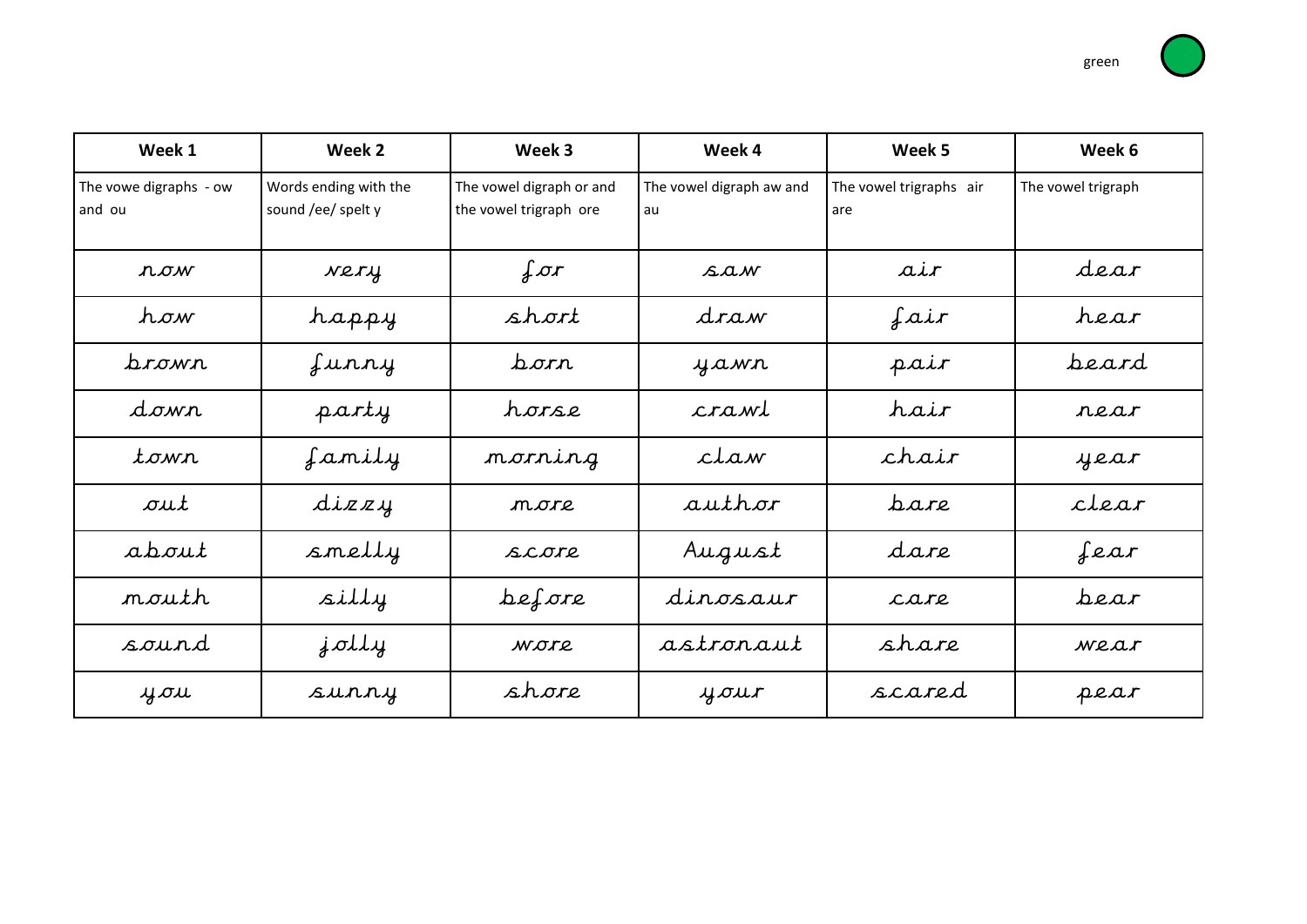yellow

| $List$                                     | List 2                                              | List 3                                        | List 4                                                       | List 5                                                                     | List 6                 |
|--------------------------------------------|-----------------------------------------------------|-----------------------------------------------|--------------------------------------------------------------|----------------------------------------------------------------------------|------------------------|
| The sound/n/ spelt kn and<br>less often kn | The sound /r/ spelt wr at<br>the beginning of words | The sound /s/ spelt c before<br>$e$   and $y$ | The sound /j/ spelt with -dge<br>and -ge at the end of words | The sound/j/ spelt g before a,I,and y<br>The sound /j/ always spelt with j | Common exception words |
| krock                                      | write                                               | race                                          | badge                                                        | gen                                                                        | door                   |
| $k$ now                                    | written                                             | ice                                           | edge                                                         | giant                                                                      | floor                  |
| knee                                       | wrote                                               | cell                                          | pridge                                                       | magic                                                                      | again                  |
| knitting                                   | wrong                                               | city                                          | dodge                                                        | giraffe                                                                    | wild                   |
| krife                                      | wrap                                                | fancy                                         | fudge                                                        | energy                                                                     | children               |
| grat                                       | wrist                                               | face                                          | age                                                          | jacket                                                                     | climb                  |
| graw                                       | wreck                                               | space                                         | huge                                                         | $\dot{\delta}$                                                             | parents                |
| grash                                      | wrestle                                             | bicycle                                       | change                                                       | $j$ og                                                                     | most                   |
| grome                                      | wriggle                                             | circle                                        | charge                                                       | join                                                                       | only                   |
| grarled                                    | wren                                                | spicy                                         | vill age                                                     | adjust                                                                     | poth                   |
|                                            |                                                     |                                               |                                                              |                                                                            |                        |

 $\overline{\phantom{a}}$